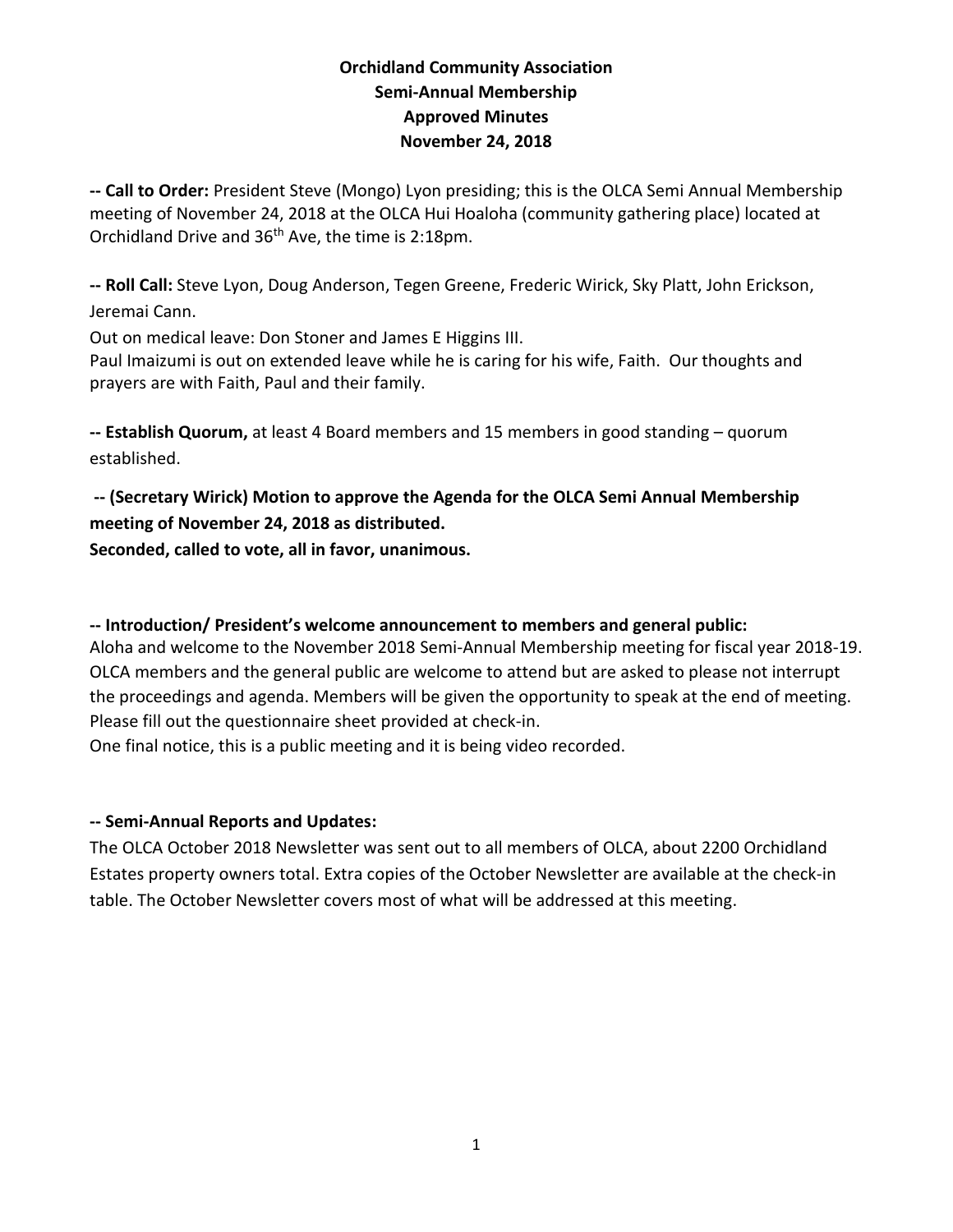#### **INTEGRATED FINANCIAL REPORT**

Total collected funds from July 1, 2018 to September 30, 2018 = Approximately \$299,013

Total expenditures from July 1, 2018 to September 30, 2018 = Approximately \$75,274

Roads = \$55,444

Insurance = \$8,869

Administration = \$10,961

#### **OLCA Monthly Financials can be viewed online at www. Orchidland.org**

Following the OLCA 2018 October Newsletter we, the BOD, received a specific request for details of the OLCA "Administration" expenses from July 1 through September 30, 2018:

# **-- Please note, July 1st starts the new fiscal year, annual OLCA MRMA billing and more begins in July.**

#### **Itemized expenses from July 1 through September 30, 2018 as follows:**

- -- Bookkeeper = \$4389
- -- Postage, printing and billing = \$2654
- -- Subpoena requests, charge of CPA = \$2250 (expense to be reimbursed by Plaintiff)
- -- OLCA property tax for Community lot = \$169
- -- USPS PO Box (annual fee) = \$124
- -- OLCA website and video recording = \$214
- -- Hawaii John rental = \$344
- -- OLCA storage unit = \$668
- -- Bank Service charges = \$151
- **-- Total Administration expenses = \$10,963**

For the latest OLCA Financial information visit [www.Orchidland.org](http://www.orchidland.org/) , plus hard copies are available upon request from the check-in table. Mahalo

# -- **Secretary's report by Frederic (Ric) Wirick and/ or legal assistant Carrie Walters / legal update from October Newsletter:**

Some of our members are confused by there being "two Boards". We need to make it clear that the "Arthurs Group" cannot be Board members as they gave up that right by not paying their Fiscal Year 2017-18 MRMAs. Normally we are not allowed to publicly disclose members who have or have not paid their MRMAs, however the Arthurs Group have all publicly disclosed that fact themselves on numerous occasions, so we are no longer under any obligation to keep that information privileged.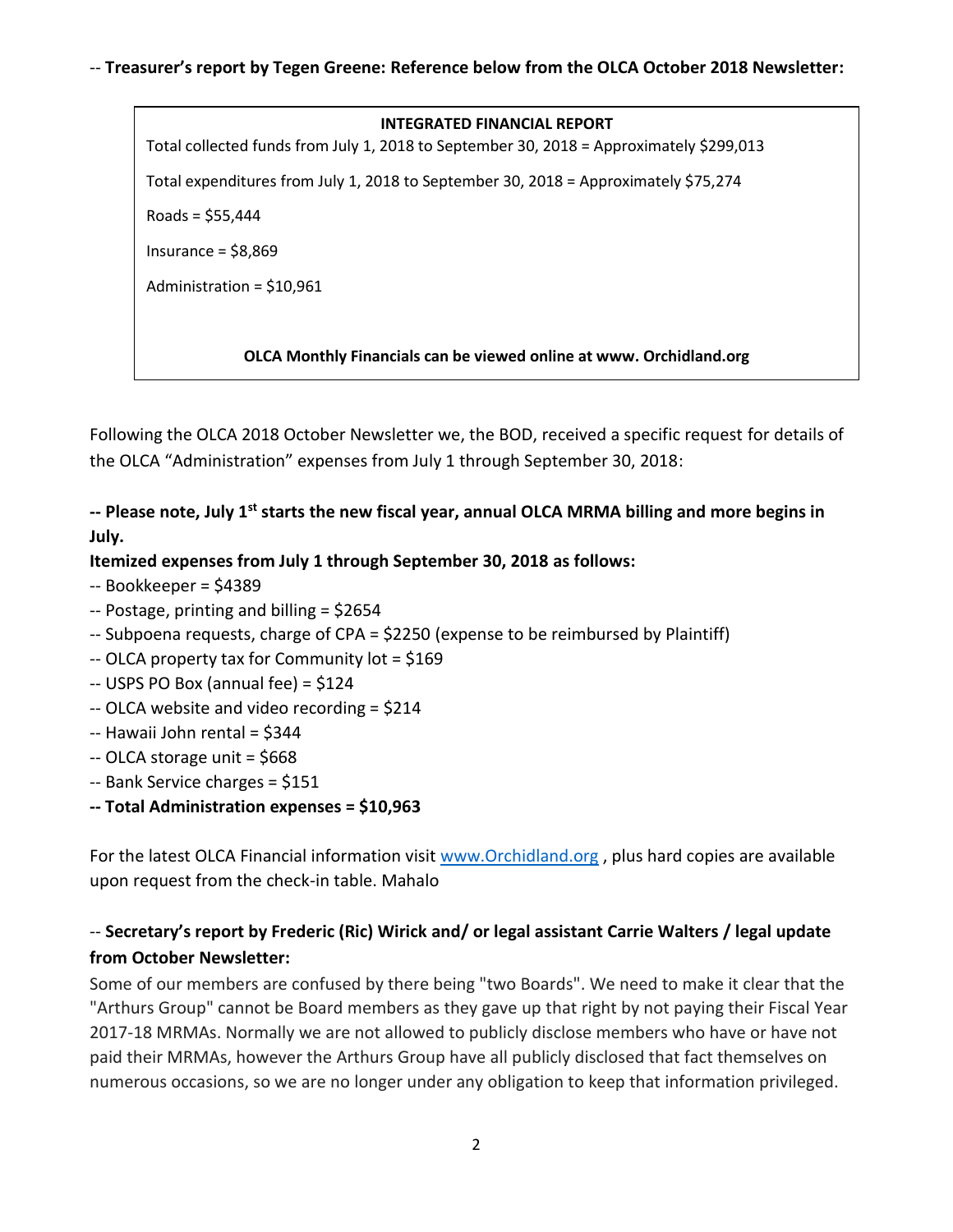Please read your OLCA Bylaws, they are very clear. They are located online at [www.Orchidland.org](http://www.orchidland.org/) : *Article VII, Section 2, requires anyone desiring to be on the Board must be a member of OLCA. Article III, Section 1, states to be a member you must own a lot AND be current on your Mandatory Road Maintenance Assessment. So, according to your Bylaws, EACH AND EVERY ONE OF THE ARTHURS GROUP are disqualified from representing you as a Board member.*

Unfortunately, the Bylaws have not deterred this small group from continuing to claim to be the Board. As you are aware, they have even been sending out counterfeit "Newsletters" riddled with intentional misinformation. In order to keep our membership properly informed, we are forced to correct the most important falsehoods the Arthurs Group has misrepresented.

The Arthurs Group has accused us of squandering OLCA assets by using "the statutes of limitation to no longer collect MRMAs in arrears". The reality is that the "Statutes of Limitations" is the LAW! We cannot legally collect any debt in which no attempt had been made to collect it for a period of six or more years. Your all volunteer Board spent an extraordinary amount of time identifying each penny we cannot legally collect due to the failure of the **prior** Boards, bookkeepers, and CPA. This totaled a whopping \$600,000 in *your* assets which *were* squandered and sat on OLCA's books as bad debt.

To assure that future Boards are not allowed to be so fiscally irresponsible in the future, we updated the Policies and Procedures to protect your assets in legally allowable fashion. Your Board has only two options to collect past due MRMA, 1) put a lien on the property, or 2) send the debt to a collection agency. At no time have we instituted the threat of foreclosure as the Arthurs Group has accused us of.

As for the August 28, 2018 hearing, once again the Arthurs Group has spun the facts to misinform you. At no time did we try to "prevent the Plaintiff from seeing this Audit Report." We simply wanted Arthurs to agree that it would be released under a Protective Order to prevent her from publicizing half-truths, spin, and total misinformation. She would not agree to a Protective Order. We filed with the Court for the Protective Order -- and it was granted.

We sincerely hope this helps our membership better understand the current situation.

### **-- Road Maintenance Committee Report by John Erickson and/ or Sky Platt:**

For some us on the OLCA Road Maintenance Committee (RMC) this marks our 4<sup>th</sup> consecutive year of volunteer community service. We are all "volunteer" Board of Directors (BOD) elected by the OLCA membership. The members of the RMC have construction and small business backgrounds. We know how to get the job done right for an affordable price and how to serve an entire Community with a limited annual budget. There are about 40 miles of private roads within Orchidland Estates: about 30 miles are unpaved, about 6.5 miles are asphalt pavement and 3.5 miles are chip-sealed roads. Unpaved roads are now serviced at least twice a year and paved and chip-sealed roads are serviced as needed. Road-sides and intersections are mowed on a regular basis and signage installed.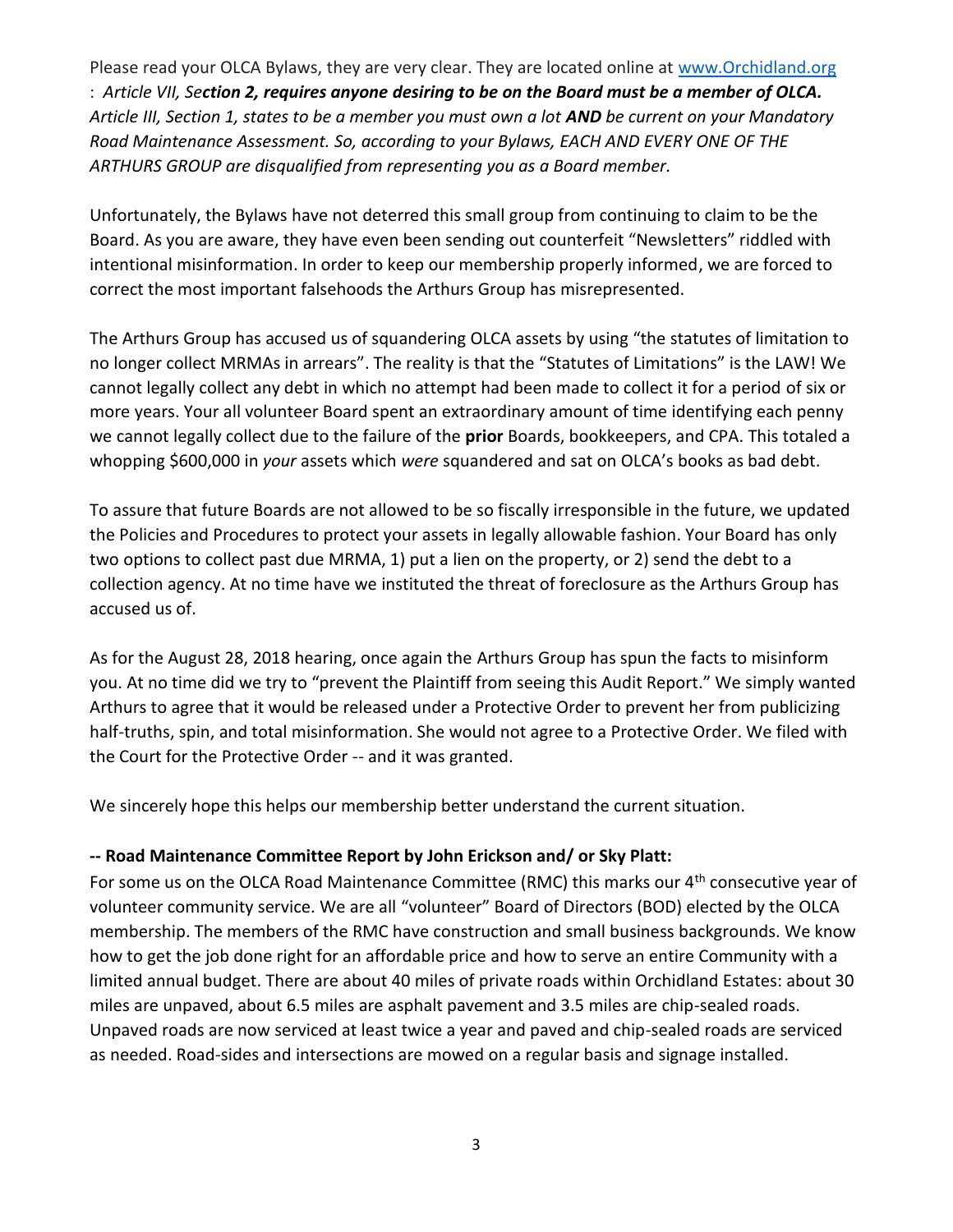The recent Lane hurricane storm system brought historically heavy rains and flooding which caused extensive road damage in Orchidland Estates. One area in-particular, near 39<sup>th</sup> and 40<sup>th</sup> Ave. and Pohaku Drive, lies at the bottom of the main drainages from Volcano to the ocean. Some roads in this area were impassible after the storm – severely damaged and/ or washed out. Emergency road repair funds were approved by the OLCA RMC and BOD and emergency repairs were completed within days by Hokori Construction, OLCA's contracted road crew. This road crew is now continuing with the first round of road maintenance, repairing and servicing all 30 miles of unpaved roads. Starting from top and the most badly damaged roads  $41^{st}$  and  $40^{th}$  Ave and working down to  $34^{th}$  Ave. A large amount of fill materials was washed away from the roadways. Emergency road repairs and extra costs to replace fill materials lost in flooding will likely be close to \$50,000.

### **Summary of the 2018-19 Road Maintenance schedule and work completed:**

1) A full rotation of unpaved road maintenance about 30 miles: including all through streets, plus cross streets and dead-end road where maintenance is needed. Service to include: mowing of road sides, grading, adding materials where needed, compaction and opening of natural drainages. **The first full rotation of road maintenance is about 2/3's completed, contractors began work up on 41st Ave and are working down to 34th Ave.**

2) Road-edge maintenance on paved roads, removing over grown vegetation, creating roadside drainage plus the opening natural drainages where needed.

3) Preparation and the asphalt paving of the unpaved section of upper Pohaku Drive. In addition, asphalt repairs of two sections of damaged pavement, Laniuma near 38<sup>th</sup> Ave and Auli'i near 38<sup>th</sup>. Plus, preventative crack sealing of asphalt pavement on Main Access Roads (MARs) where needed.

4) In addition, regular and ongoing maintenance including road side mowing, pothole filling and sign installation and maintenance as scheduled.

Fortunately, most OLCA members are appreciative of the road maintenance and improvements in Orchidland Estates since July 2015. Already this fiscal year, 2018-19, the majority of OLCA members have paid their MRMAs. In addition, we, the elected OLCA BOD and RMC serve as volunteers, which saves Orchidland Estates residents and property owners hundreds of thousands of dollars a year – fees that could be wasted on an expensive property manager (reference Plaintiff's lawsuit).

Update on the sale of the OLCA Kubota tractor and loader, this equipment was decommissioned a while back to greatly reduce OLCA's liability risk.

RMC foreman, Sky Platt announced that the OLCA Kubota tractor will be put up for sale soon, the minimum bid is \$6000, it is located at Bacon Universal Co. on Railroad Road, across from Target. Sale should be completed by the end of December 2018.

For the latest updates on the RMC and road work completed, visit [www.Orchidland.org](http://www.orchidland.org/) reference RMC Minutes and/ or Board Minutes (RMC reports). Mahalo